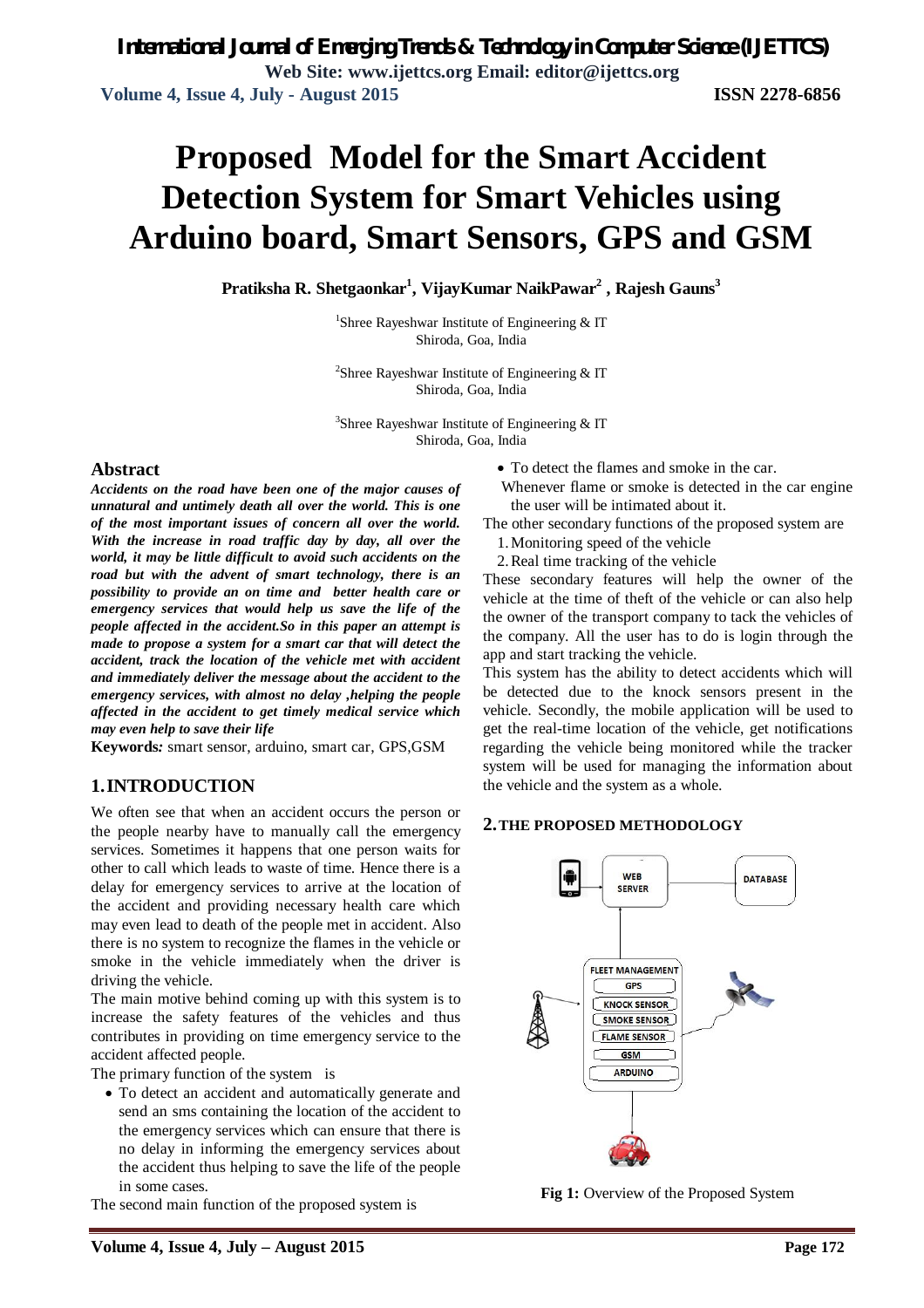## *International Journal of Emerging Trends & Technology in Computer Science (IJETTCS)* **Web Site: www.ijettcs.org Email: editor@ijettcs.org**

 **Volume 4, Issue 4, July - August 2015 ISSN 2278-6856**

#### $CCM$ **ENOCK ID TO ACK**  $CDC$ MODULE **MODULE** SENSOR SENSOR ARDUINO BOARD SERVER FLAME DETECTION SMOKE DETECTION **SENSOR SENSOR** MOBILE DATABSE APP

**Fig 2:** Block diagram of the Proposed System

The proposed system consists of different modules which are interfaced to the ardinuo board.

### **Arduino Uno**:

Arduino is a single-board microcontroller designed to make the process of using electronics in multidisciplinary projects more accessible. The hardware consists of a simple open source hardware board designed around an 8 bit Atmel AVR microcontroller, though a new model has been designed around a 32-bit Atmel ARM. The software consists of a standard programming language compiler and a boot loader that executes on the microcontroller.

**GSM module**: The Arduino GSM Shield connects Arduino to the internet using the GPRS wireless network. We just have to plug this module onto Arduino board, plug in a SIM card from an operator offering GPRS coverage and follow a few simple instructions to start controlling world through the internet

**GPS module**: The GPS module for Arduino is a small electronic circuit that allows to connect to Arduino board to get position and altitude, as well as speed, date and time on UTC (Universal Time Coordinated). It uses the standard NMEA protocol to transmit the position data via serial port.

### **3.BLOCK DIAGRAM DESCRIPTION**

Whenever an accident occurs, or a smoke or fire is detected the respective knock sensor or the smoke sensor or the fire sensor generates the signal above the threshold level.

This signal is then passed to the controller on the ardunuo board which in turn light the indicator led on the board and also sends the signal to request location details to the GPS module.

On receiving these location details, the Arduino compiles alert message and the sends this to the GSM module which sends and alert message to the already stored emergency service mobile numbers and containing the location of the vehicle informing about the accident

The GPS module on the board sms to the emergency service mobile numbers the and to the Android App installed on the relatives or the owners mobile number along with the location of the vehicle that is the latitude and the longitude details using the module present on the board using the GSM technology.

The functions that user or the owner of the vehicle (in case of transport company) will be performing are monitoring speed of the vehicle, real time tracking of the vehicle. This functions will help the user or owner of the transport company to the eye on the vehicles of the transport company or in the case of theft of the vehicle etc . All the user has to do is login through the mobile android app and start tracking the vehicle.

### **4.DETAILED DESIGN**



**Fig 3**: Block Diagram Showing Connection of Knock Sensor to Arduino



**Fig 4:** Block Diagram Showing Connection of IR Sensor to Arduino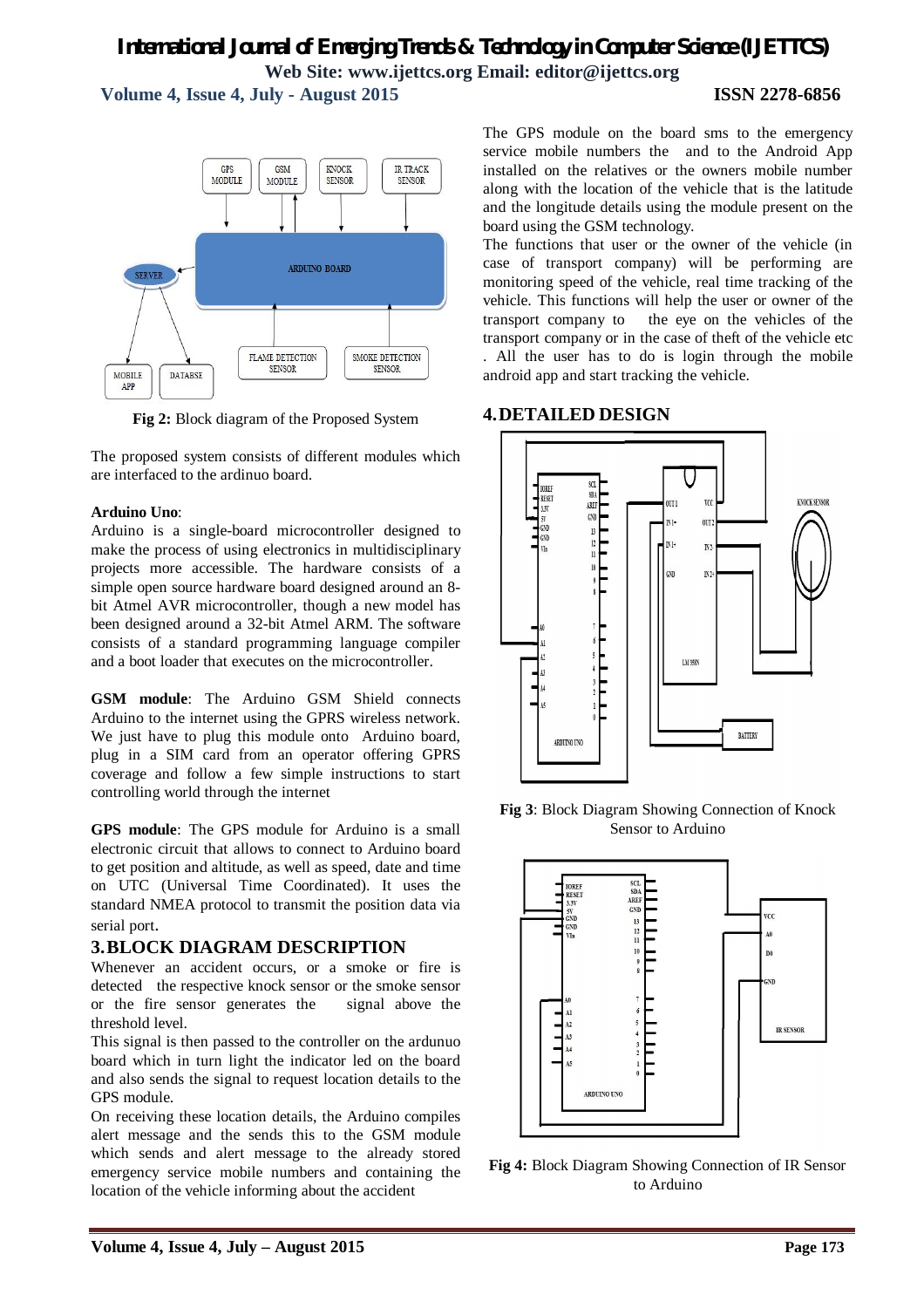### *International Journal of Emerging Trends & Technology in Computer Science (IJETTCS)* **Web Site: www.ijettcs.org Email: editor@ijettcs.org Volume 4, Issue 4, July - August 2015 ISSN 2278-6856**



**Fig 5:** Sequence diagram for accident detection



**Fig 6:** Sequence diagram for flame detection



**5. PROPOSED EQUIPMENTS**



**Fig 8:** GPS-634R GPS module



**Fig 9:** GSM/GPRS Modem-RS232



**Fig 10:** The MQ-6 Smoke Sensor module



**Fig 11:** Flame Sensor



**Fig 12:** piezoelectric transducer/Knock Sensor

### **6.IMPLEMETATION AND RESULTS**

The diagram below shows some of the snapshots of the Hardware Implementation of the proposed system It consists of the all the sensors and GSM and GPS modules interfaced on the Arduino board implemented to test the working of the proposed model.



**Fig 13**: Snapshot of the full Connected Circuit of proposed system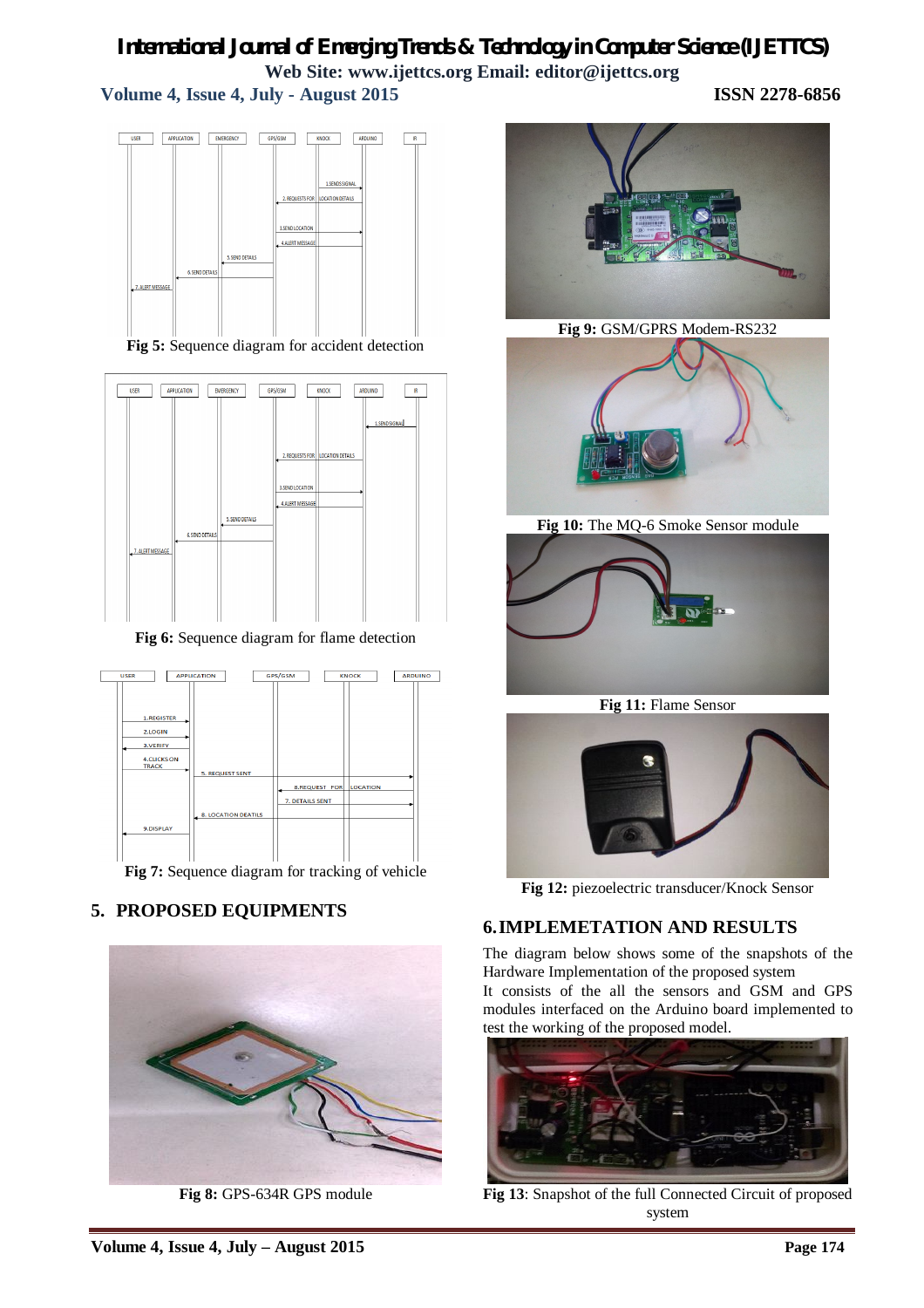### *International Journal of Emerging Trends & Technology in Computer Science (IJETTCS)* **Web Site: www.ijettcs.org Email: editor@ijettcs.org**

### **Volume 4, Issue 4, July - August 2015 ISSN 2278-6856**

Code to test the working of all sensors were developed and tested by using Arduino IDE.

An Android app was created using the IDE and installed on smart phone which was used to manage the fleet such as monitoring its speed and real time tracking of vehicles as mentioned above,

This app fetched the details of the vehicle and the users from the database created using Mysql of the WAMP server.

The figure below shows the snapshots of the results obtained while testing the implemented model of the proposed system.

### **Test cases**

### **6.2.1 Test cases for Smoke Sensor**

**Table 6.1:** Test cases for Smoke Sensor

| Threshold value for Smoke Sensor $=$ 380 |                    |                        |                        |  |  |  |
|------------------------------------------|--------------------|------------------------|------------------------|--|--|--|
| Sr.<br>No.                               | <b>Given Input</b> | <b>Expected Output</b> | <b>Observed Output</b> |  |  |  |
|                                          | < 380              | No Response            | No Response            |  |  |  |
|                                          | 380                | No Response            | No Response            |  |  |  |
|                                          | >380               | Message Sent           | Message Sent           |  |  |  |

| $\boxed{\underline{\mathcal{L}}_2}$ |                |                                  |                                        | COM4 |     |         |        | н<br>$\blacksquare$ | $\boldsymbol{\times}$ |
|-------------------------------------|----------------|----------------------------------|----------------------------------------|------|-----|---------|--------|---------------------|-----------------------|
|                                     |                |                                  |                                        |      |     |         |        | Send                |                       |
|                                     | Knock sensor   |                                  | Flame Sensor Smoke Sensor              |      |     |         |        |                     |                       |
|                                     | 741            | 496                              | 975                                    |      |     |         |        |                     |                       |
|                                     | smoke detected |                                  |                                        |      |     |         |        |                     |                       |
|                                     |                | AT+CMGF=1AT+CMGS="+918390024816" |                                        |      |     |         |        |                     |                       |
|                                     |                |                                  | SMOKE DETECTED POSSIBILITY OF FIRE 757 | 609  | 265 |         |        |                     |                       |
|                                     | 791            | 754                              |                                        |      |     |         |        |                     |                       |
|                                     | 818            | 837                              | 263                                    |      |     |         |        |                     |                       |
|                                     | 832            |                                  | 261                                    |      |     |         |        |                     |                       |
|                                     |                |                                  |                                        |      |     |         |        |                     |                       |
|                                     | Autoscroll     |                                  |                                        |      |     | Newline | $\vee$ | 4800 baud           | $\vee$                |

**Fig 14:** serial monitor screen displaying smoke value above 380.



**Fig 14**: SMS received after the smoke detected on the registered mobile.

#### **6.2.2 Test cases for Flame Sensor**

Table 6.2: Test cases for Flame Sensor

| Threshold value for Flame Sensor $= 850$ |                    |                        |                           |  |  |
|------------------------------------------|--------------------|------------------------|---------------------------|--|--|
| Sr. No.                                  | <b>Given Input</b> | <b>Expected Output</b> | <b>Observed</b><br>Output |  |  |
|                                          | < 850              | No Response            | No Response               |  |  |
|                                          | 850                | No Response            | No Response               |  |  |
|                                          | >850               | Message Sent           | Message Sent              |  |  |



#### **Fig 15:** serial monitor screen displaying flame sensor reading greater than 850.

| $\bullet$                                      | 1atl 56%に■ デジテpm |         |
|------------------------------------------------|------------------|---------|
| $S\bar{T}m$ Abc $\rightarrow$<br>$\prec$       | $\circledast$    | Ξ       |
|                                                |                  |         |
|                                                |                  |         |
|                                                |                  |         |
|                                                |                  |         |
|                                                |                  |         |
|                                                |                  |         |
|                                                |                  |         |
|                                                |                  |         |
| FIRE IN CAR !!! PLZ HORRY<br><b>FT</b> 7:44 PM |                  |         |
| Add text                                       |                  | $T = 2$ |
| ◠                                              | Ç                |         |

**Fig 16:** SMS received after the flames detected, on the registered mobiles

#### **6.2.3 Test case for Knock Sensor Table 6.3:** Test case for Knock Sensor

|                                          |  | Tuble 0101 Test case for Tritoch Delise |
|------------------------------------------|--|-----------------------------------------|
| Threshold value for Flame Sensor $= 100$ |  |                                         |

| Sr<br>No | Given<br>Input | <b>Expected</b><br>Output | <b>Observed</b><br>Output |
|----------|----------------|---------------------------|---------------------------|
|          | < 100          | No Response               | No Response               |
| 2        | 100            | No Response               | No Response               |
| 3        | >100           | Message Sent              | Message Sent              |
|          |                |                           |                           |

| nock sensor | Flame Sensor | Smoke Sensor |
|-------------|--------------|--------------|
| 780         | 591          | 251          |
| 720         | 594          | 251          |
| 719         | 595          | 250          |
| 715         | 593          | 251          |
| 713         | 589          | 251          |
| 710         | 585          | 251          |
| 707         | 579          | 251          |
|             |              |              |

k

**Fig 17**: serial monitor screen displaying knock value greater than 100